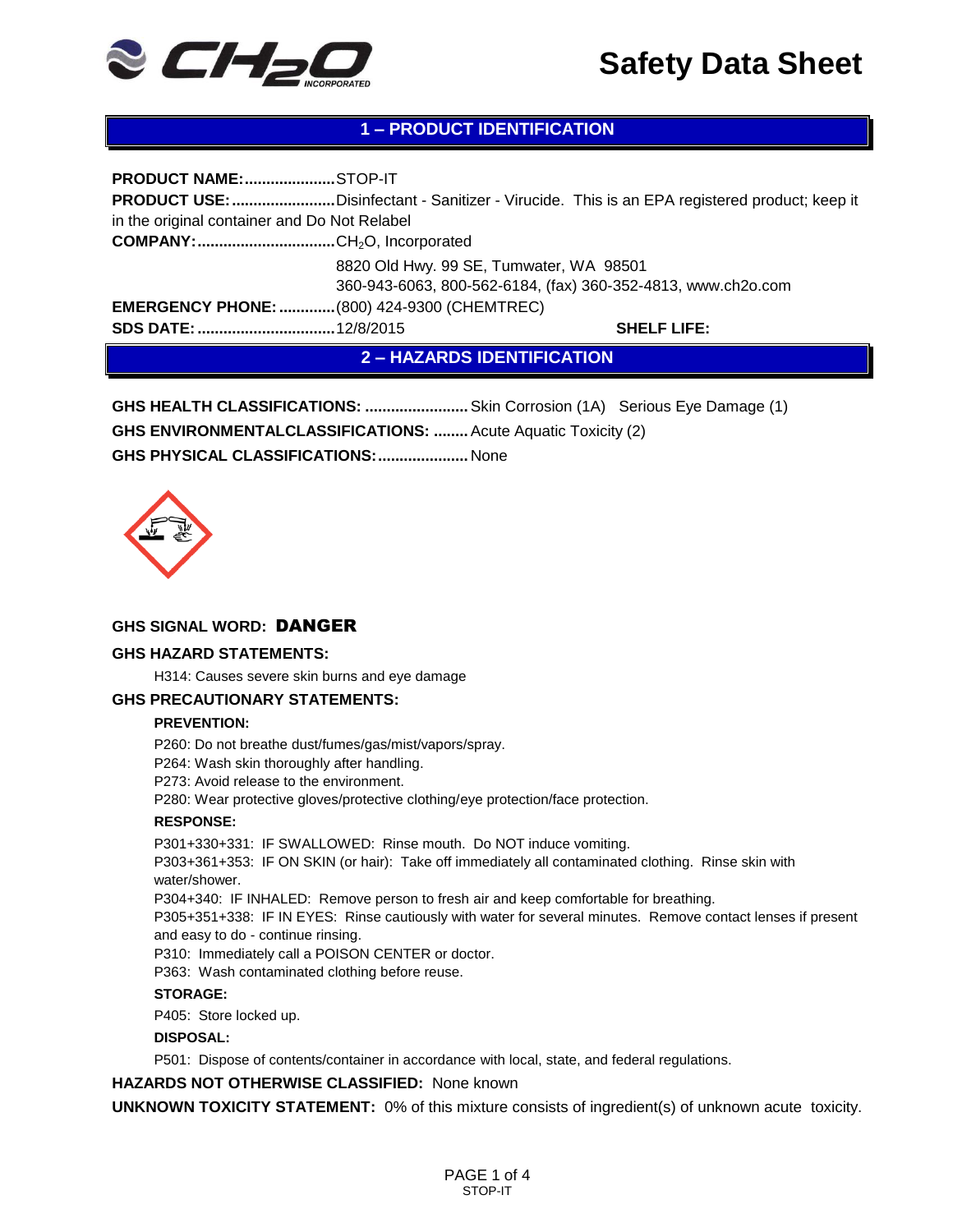

## **3 – COMPOSITION / INFORMATION ON INGREDIENTS**

**TRADE SECRET STATEMENT:** The specific chemical identity and/or the exact percentage of composition has been withheld as a trade secret.

| <b>HAZARDOUS INGREDIENT</b> | <b>PERCENT</b> | <b>CAS NUMBER</b> | <b>OSHA-STEL</b> | TWA<br><b>OSHA-</b> |
|-----------------------------|----------------|-------------------|------------------|---------------------|
|                             |                |                   |                  |                     |

## **4 – FIRST-AID MEASURES**

EYES: Flush with large amounts of water, lifting upper and lower lids occasionally. Get medical attention if irritation persists. SKIN: Wash exposed areas thoroughly with soap and water. Remove contaminated clothing and launder before reuse. If skin feels slippery, continue washing until slick feeling is gone. Contact a physician if irritation permists. INGESTION: Give large quantities of water. DO NOT induce vomiting. If vomiting occurs administer additional fluids. Contact a physician for further directions. Never give anything by mouth to an unconscious person. INHALATION: Remove individual to fresh air. If breathing is difficult, give oxygen. Contact a physician if irritation persists.

## **5 – FIRE-FIGHTING MEASURES**

When responding to a fire involving this product, personal protection equipment must be worn that is appropriate to the chemicals involved in the fire, as well as respiratory protection. If it can be done safely and without risk, stop any release of chemical at the source. Move undamaged containers away from the vicinity of the fire if it can be done safely. Water spray may be used in cooling equipment and containers that have been exposed to heat and/or flame. Avoid spreading burning material with water used for cooling purposes.

### **FLASHPOINT:** >200°F

**EXTINGUISHING MEDIA:** Foam, dry chemical, Carbon Dioxide (CO2)

### **SPECIAL FIRE FIGHTING PROCEDURES:** None

**UNUSUAL FIRE AND EXPLOSION HAZARDS:** None

**6 – ACCIDENTAL RELEASE MEASURES**

**SPILL PROCEDURES:** Only trained personnel equipped with proper protective gear should be permitted in the area. Stop spill at source. Reclaim material if possible for reuse. Containerize contaminated material for disposal. After all visible traces have been removed flush area thoroughly with water.

**WASTE:** Dispose of all waste in accordance with local, state and federal regulations. Care must be taken when using or disposing of chemical materials and/or their containers to prevent environmental contamination.

## **7 – HANDLING and STORAGE**

**HANDLING & STORAGE:** This product is a mild irritant. Eye contact will cause minor irritation. Individuals sensitive to alkaline materials may develop dermatitis upon prolonged or repeated contact with product concentrate. Wear impervious gloves and safety glasses or goggles when handling product. If dust/mist residuals are present at or above the TLV respiratory protection must be worn. Wear additional protective clothing as necessary to minimize contact with product.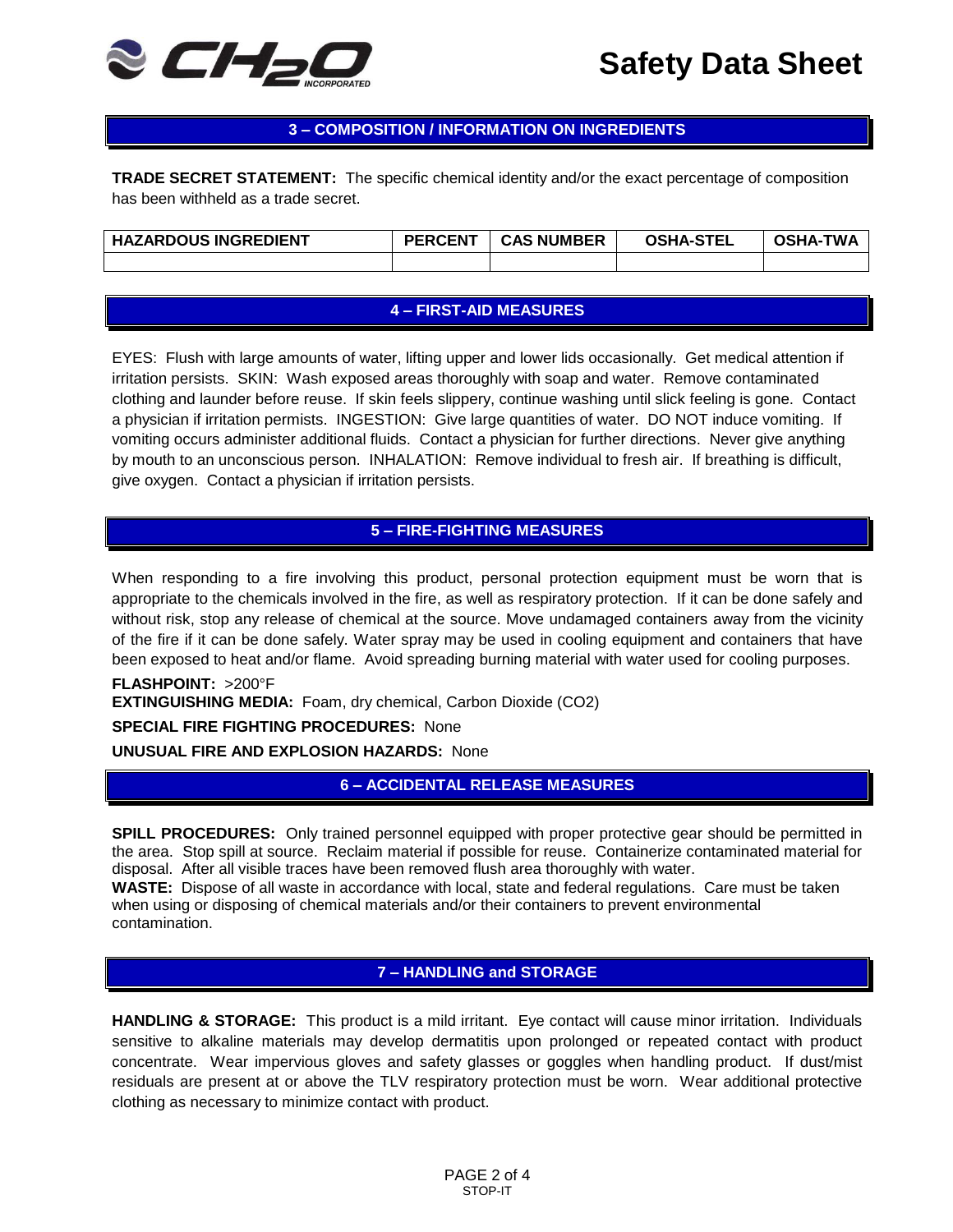

# **8 – EXPOSURE CONTROLS / PERSONAL PROTECTION**

**RESPIRATORY PROTECTION**: Atmospheric levels should be maintained below the exposure guidelines. When respiratory protection is required, use an approved air-purifying respirator. When exposure guidelines may be greatly exceeded, use an approved positive pressure self-contained breathing apparatus. A respiratory protection program that meets OSHA 1910.134 and ANSI Z88.2 requirements must be followed whenever workplace conditions warrant a respirator's use.

**PROTECTIVE CLOTHING:** Chemical safety glasses and impervious gloves.

**9 – PHYSICAL / CHEMICAL PROPERTIES**

**PHYSICAL STATE: .....................** Liquid **APPEARANCE; Color & Odor: ..** Colorless ; Mild, sweet **SPECIFIC GRAVITY:...................** 1.00 **pH, 1%: .. .....................................** 6.0-7.0 **SOLUBILITY IN WATER:............** Complete in water. **VOLATILITY (wt. %, incl. H2O): .** >90

**10 – STABILITY and REACTIVITY**

**STABILITY:** Stable

**HAZARDOUS DECOMP.:** Oxides of nitrogen and carbon, toxic vapors/fumes of hydrogen chloride, amines and other organic materials.

**INCOMPATIBILITY:** Strong oxidizing or reducing agents and anionic compounds.

**HAZARDOUS REACTIONS:** None known

**11 – TOXICOLOGICAL INFORMATION**

**TOXICOLOGICAL PROPERTIES:** The toxicological properties of this chemical mixture as a whole have not been thoroughly investigated.

**LISTED CARCINOGEN:** This material does not contain any known or suspected carcinogens. **MEDICAL CONDITION AGGRAVATED:** None known

**12 – ECOLOGICAL INFORMATION**

**ENVIRONMENTAL FATE:** The environmental properties of this chemical mixture have not been thoroughly investigated.

**NOTE:** This chemical mixture and its use solutions are toxic to fish. Any discharge to the environment must be made only in accordance with an NPDES permit.

**13 –DISPOSAL CONSIDERATIONS**

**WASTE DISPOSAL:** Dispose of all waste product and wastes generated from this product in accordance with local, state, and federal regulations. Assume wastes are hazardous unless characterization demonstrates otherwise. Handle empty drums as if they contain chemical residual until they have been thoroughly decontaminated.